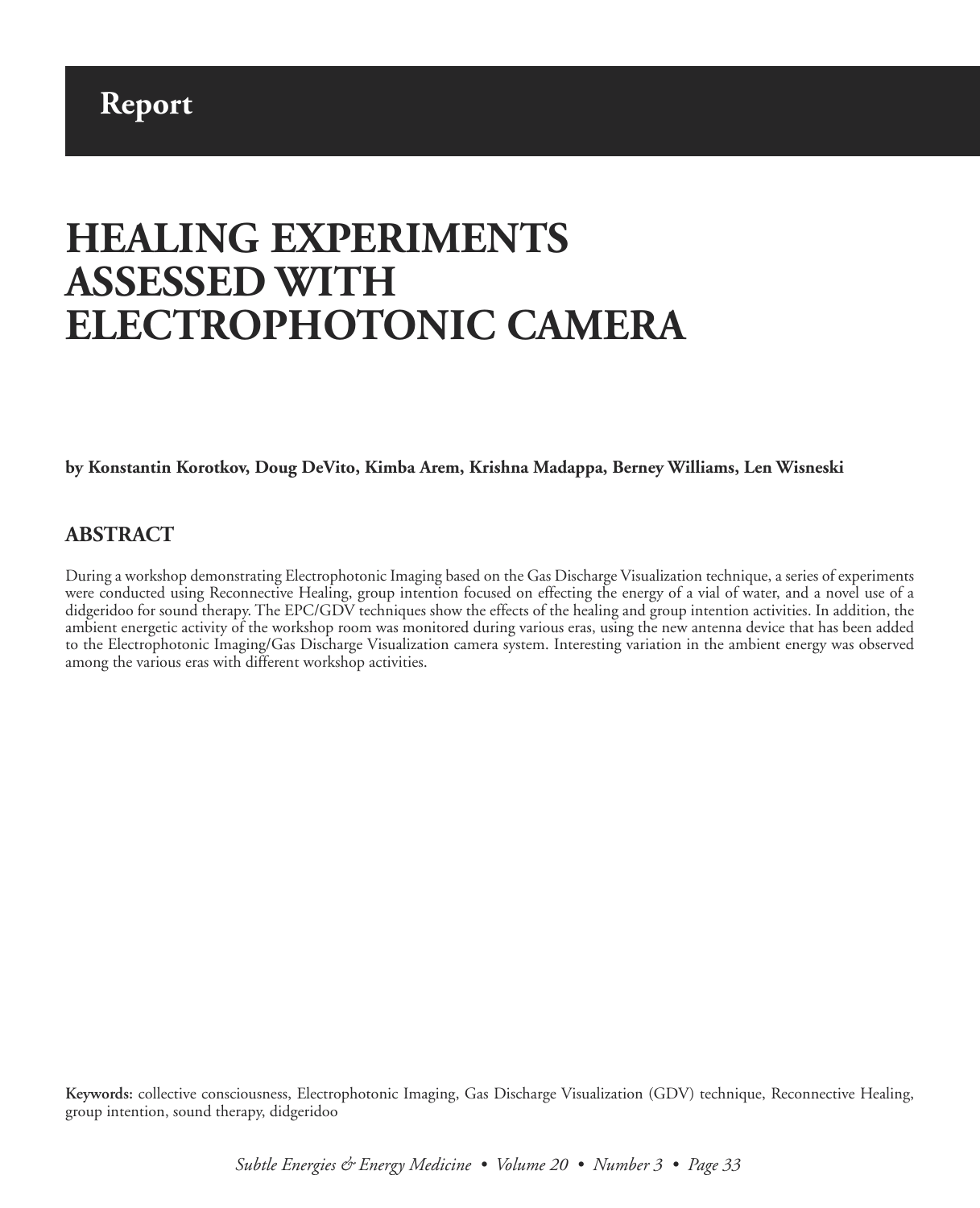# **INTRODUCTION**

**D**uring the 20<sup>th</sup> Annual ISSSEEM Conference in<br>June 2010, many presentations were devoted to different modalities of healing. This topic is of importance both for the practice of CAM and for understanding the mechanisms of consciousness. In the scope of the conference a full-day workshop was presented; "Real-Time Measurements of the Human Energy Field: Quantifying Subtle Energies with the Electrophotonic Imaging based on Gas Discharge Visualization Technique." During that workshop a series of experiments were conducted using "Reconnective Healing," group intention, and a novel sound therapy. Some results of those experiments are presented here.

### **TECHNOLOGY**

The Electrophotonic Camera (EPC) instrument based on Gas Discharge Visualisation analysis is a state-ofthe-art computerised system to study human energy fields. Using the Kirlian effect, this technique goes far beyond traditional Kirlian photography in many ways. The EPC system allows for direct, real-time viewing and analysis of changes in the energy field of humans and other organisms. The information gathered is quantified and analyzed by sophisticated software. 1 This technology has extraordinary implications for all health related fields, including conventional and complementary medicine. Research with the EPC device is currently being carried out at universities and research institutes worldwide, in such areas as medicine, "energy medicine" (at the University of Arizona and Holos University), athletic training, biophysics, parapsychology, and other areas. 2-6 Recently a new application of EPC for Remote Detection of Human Emotions named "EPC Sputnik" has been developed. <sup>7</sup> Interesting results with this remote process are included in this report.

#### **PARTICIPANTS**

More than 50 people of both genders attended the workshop and participated in experiments. Details of the experiments were explored as the workshop proceeded. For some experiments volunteers were selected to provide personal energetic observations. In other experiments all participants were collaborators.

#### **PROCESS OF THE EXPERIMENTS**

- 1. Doug DeVito introduced The Reconnective Healing technique to all participants.
- 2. Doug DeVito and his assistant gave treatments to 5 volunteers. People were measured with the EPC before and after treatment.
- 3. All participants meditated together, sending intentions to water measured with the EPC before and after.
- 4. The "EPC Sputnik" sensor was recording in an automatic mode for several hours during proceedings during the afternoon.
- 5. Kimba Arem gave a treatment to a volunteer by playing a Didgeridoo, the Australian Aboriginal droning wind instrument.

## **RESULTS**

## **THE RECONNECTIVE HEALING**

EPC-grams of all 10 fingertips of volunteers were processed before and after receiving the Reconnective Healing. Figure 1 presents results of ANOVA statistical processing of the Area parameter in this data. As we see from the graphs, an energy increase was recorded for all five participants. Changes were statistically significant for three of these people. Similarly, reductions in variation for the Entropy parameter marked significant harmonization of the participants' condition. Figure 2 presents an example of the Energy Field changes for one of the participants before and after the Reconnective healing.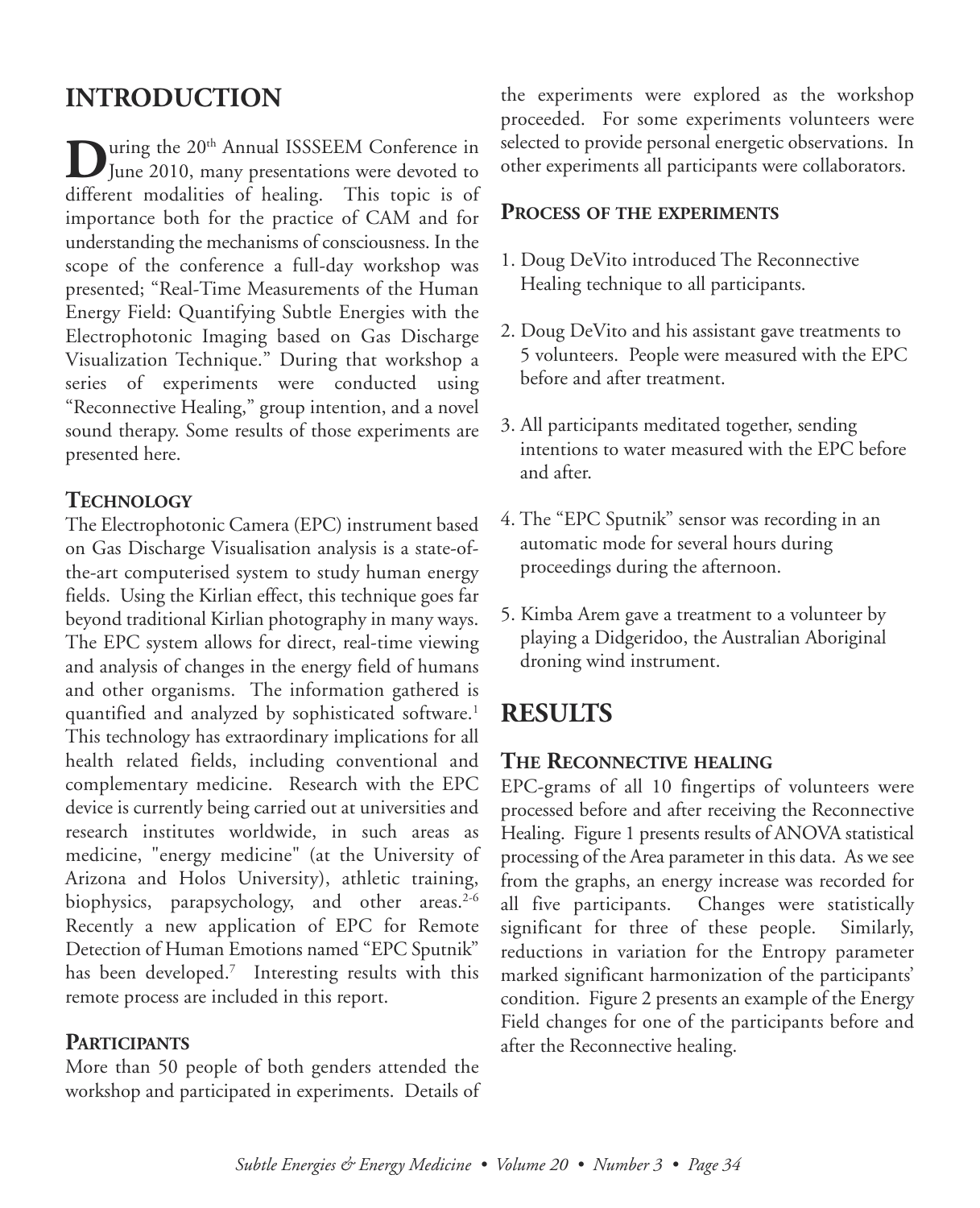

*Subtle Energies & Energy Medicine • Volume 20 • Number 3 • Page 35*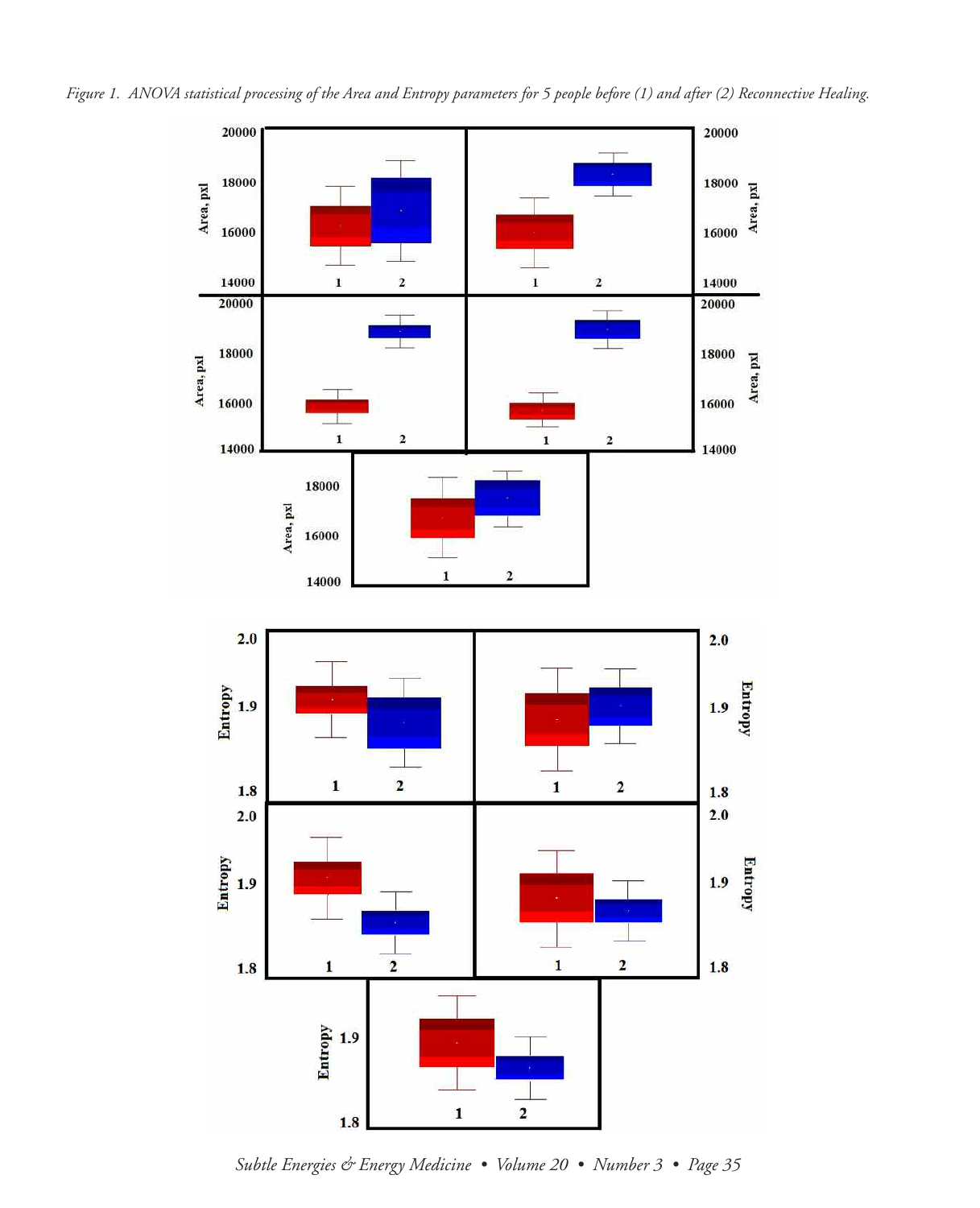

*Figure 2. Energy Field of the participant before and after the Reconnective healing.*

### **WATER**

Water was placed in a standard EPC device and measured in the dynamic mode. Then all participants were asked to meditate, focusing beneficial intent to this water for 10 minutes, without touching the EPC device. Immediately after the meditation concluded, measurement of the water EPC signal was repeated.

Figure 3 presents results of ANOVA statistical processing of the corona discharge Area and Intensity parameters, before and after meditation. The graphs show significant change in the Electrophotonic signal of the water.





*Subtle Energies & Energy Medicine • Volume 20 • Number 3 • Page 36*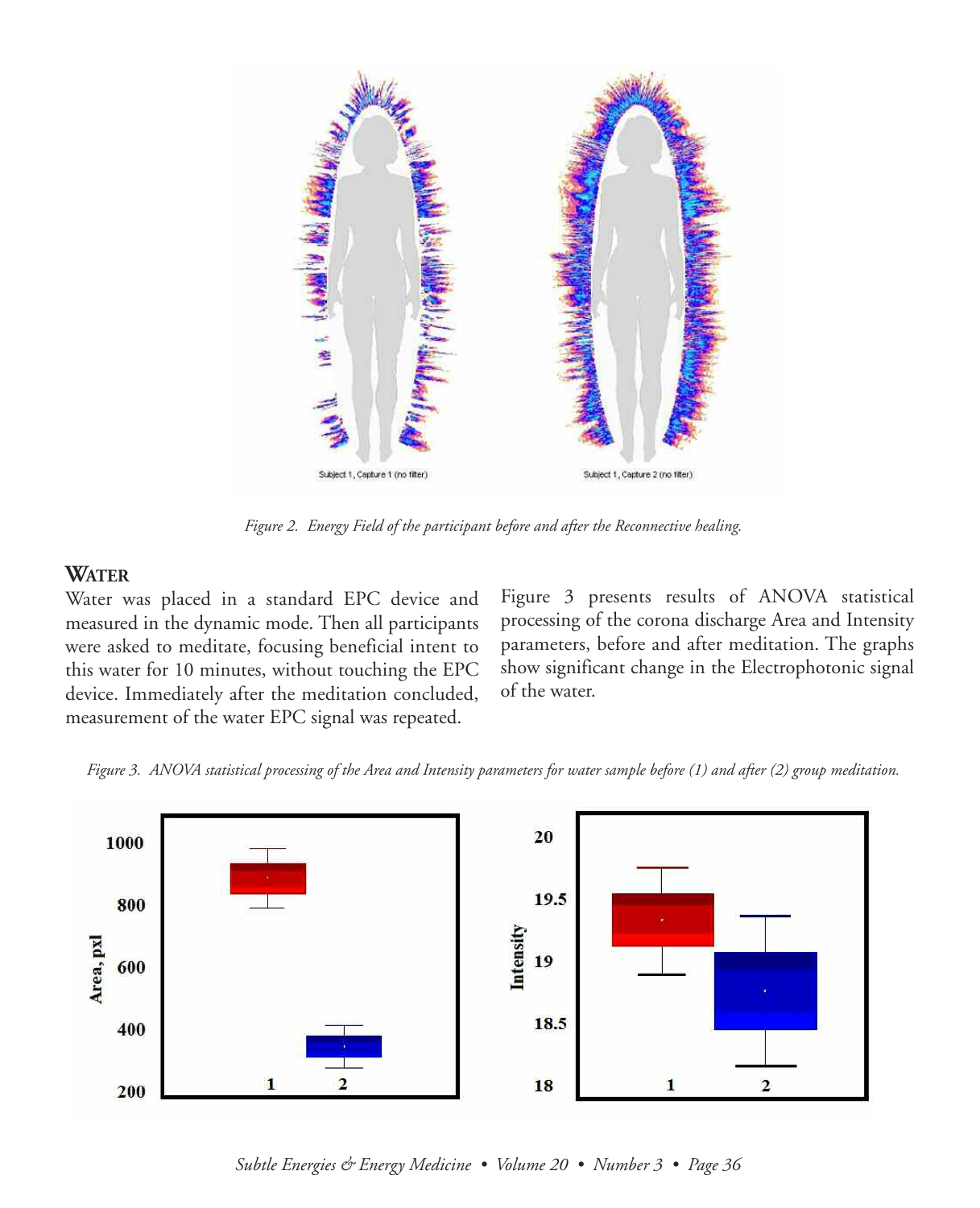#### **ELECTROPHOTONIC SENSOR "SPUTNIK"**

The remote sensor is called "Sputnik" because it is a small spherical antenna, attached to the discharge plate of the EPC. <sup>7</sup> The sensor was positioned in a corner of the room and turned on at the beginning of the lunch break. The Sputnik used in this workshop was a standalone battery operated device, recording the energetic signal from the room every 5 seconds in automatic mode; and saved on a memory card. Every recorded point included a time mark. After finishing the workshop all data were processed in the "GDV SciLab" program, providing time dynamics of several

parameters. A time line of Sputnik Area and Entropy parameters are presented in Figure 4.

Different eras of the workshop are marked as follows:

- 1. Lunch break.
- 2. Restart of the workshop.
- 3. Doug DeVito introduced The Reconnective Healing.
- 4. Workshop in progress.
- 5. Meditation on water.
- 6. Didgeridoo treatment.





*Subtle Energies & Energy Medicine • Volume 20 • Number 3 • Page 37*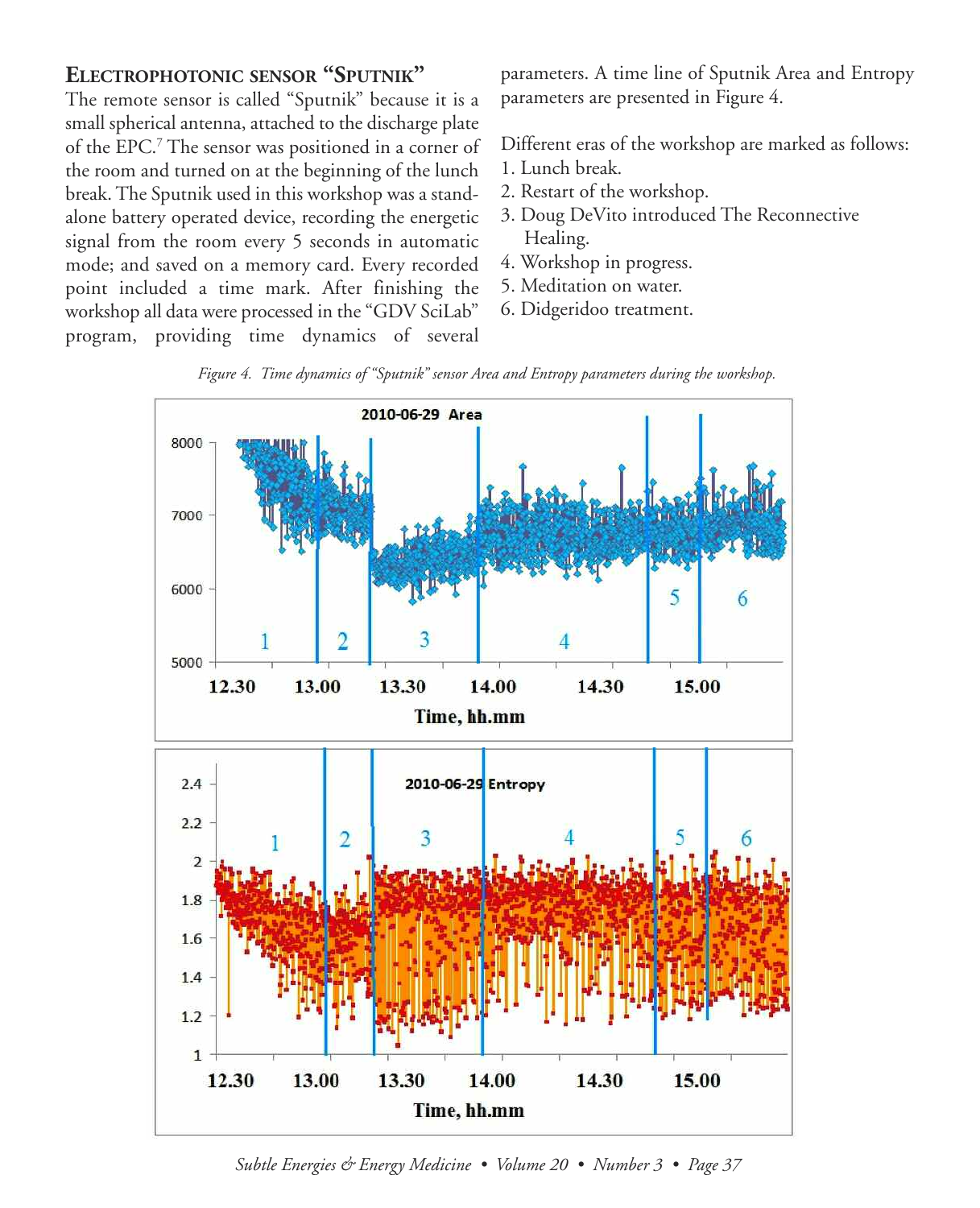As we see from the graphs, the highest reaction was recorded while Doug DeVito introduced the Reconnective Healing and trained people in feeling energy. The difference of parameters from both the previous and subsequent time dynamics was statistically significant. The meditation on water significally changed the variation of the Entropy parameter, compared with the previous time, and this change in Entropy variation continued during the Didgeridoo treatment, and held until the end of the workshop.

#### **DIDGERIDOO TREATMENT**

EPC-grams of the volunteer's 10 fingertips were processed before and after healing. As we see from the graph in Figure 5, an energy increase was recorded for the volunteer. Similar changes in the Entropy parameter marked harmonization of the participant's condition (much less deviation of the entropy parameter between fingers after the treatment).

## **DISCUSSION**

**The energy healing modality explored as part of this** workshop – Reconnective Healing – is rapidly gaining in popularity worldwide. Reconnective Healing is said to connect people to a new set of vibrational frequencies that stimulate healing of the body, mind

and spirit by promoting a return to balance. In practical terms, Reconnective healers work with their hands to sense and manipulate the electromagnetic biofields of the people being healed. Reconnective Healers concentrate more on healing others, rather than themselves. However, during training they practice on themselves and so they are used to sensing their own energy fields.

During 2008-2010 several series of experiments during Reconnective Healing workshops and conferences in the USA and Europe have been performed. In all cases EPC instruments was used, in September 2008 three groups performed measurements in parallel: Ann Linda Baldwin and Gary E. Schwartz with heart rate variability and cutaneous blood perfusion techniques;<sup>8,9</sup> William Tiller and Walter E. Dibble, with water Temperature and PH sensor; <sup>10</sup> and Krishna Madappa and Konstantin Korotkov with EPC technology. <sup>7</sup> All three groups independently recorded statistically significant effects of the Reconnective Healing with the participants. As was noted by professor William Tiller:

- 1. During speaker on-stage presentations to the audience, one observes that the signal magnitude always seems to increase at  $\sim$  a constant slope with time. This signals positive information production and thus thermodynamic entropy annihilation.
- 2. During audience standing, moving around and talking, the magnitude of a signal always seems to



*Figure 5. ANOVA statistical processing of the Area and Entropy parameters for a person before (1) and after (2) Didgeridoo treatment.*

*Subtle Energies & Energy Medicine • Volume 20 • Number 3 • Page 38*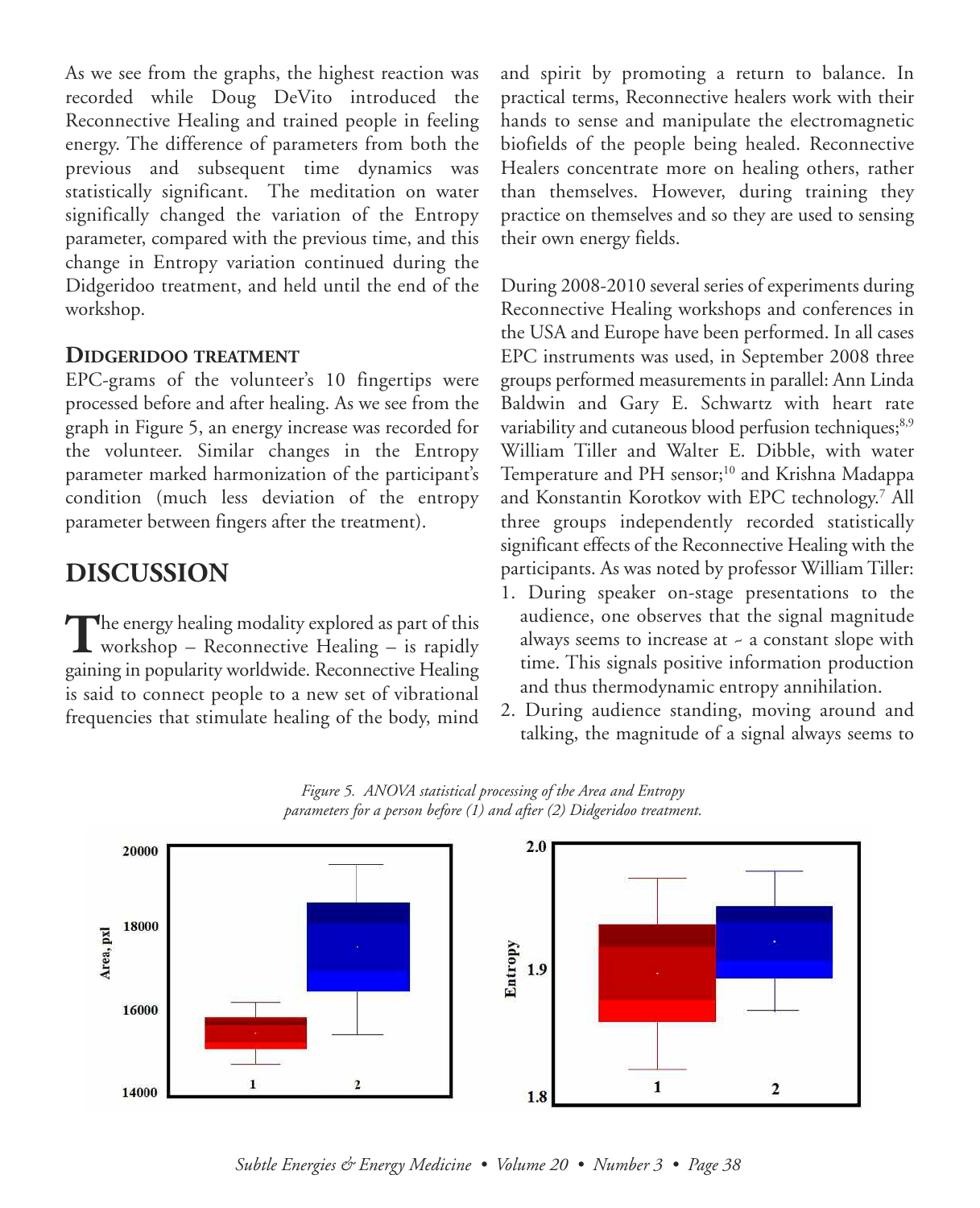decrease.This signals that net excess positive entropy production is occurring.

- 3. The periods of audience-focused attention upon the on-stage speaker signals that group entrainment, leading to significant growth of group coherence, is occurring. This leads to high information production rate events.
- 4. Substantial evidence was found for pre-event room "conditioning." Such events may be concrete examples of macroscopic temporal information entanglement.
- 5. Macroscopic spatial information entanglement, due to simultaneous use of multiple measuring instruments, appears to be generating reduced contrast in the magnitudes of various event signatures. This probably occurs via the addition of out-of-phase vector components (a type of data randomization).

Similar effects have been recorded with the EPC methods. These results correlated well with the data of William Tiller's group.

Instrumental approaches developed for recording Non-Local Consciousness Influence with the EPC technologies have been explored in a series of experiments conducted over a period of 5 years, by research groups in Russia, Germany, Ukraine and Chili. The data collected gives clear evidence that human consciousness can influence parameters of physical systems, both intentionally and nonintentionally. From the physical point of view it may be related to the formation of areas of decreased entropy in space, or as professor Tiller claims "associated with the buildup of a negative magnetic charge manifesting in the environment." Some quantum effects may be involved as well. <sup>11</sup> Without addressing further particular details of physical explanations, it is clear that the effects of Non-Local Consciousness Influence on physical sensors are measurable and reproducible. These demonstrations suggest devising a line of experimental explorations of these effects. The effects may have strong implications for our understanding of physical reality and the role of consciousness in the world.

Results presented in this paper are consistent with the previous observations that Reconnective Healing has significant effects for the energy state of the participants. Furthermore, data from the "Sputnik" sensor may be interpreted as transformations of the entropy of space, under the influence of the specific healing modality. The significant effects of water transformation under the influence of collective intention may be partly attributed to this factor as well. The information gained from this study will allow us to better describe some specific characteristics of Reconnective Healing; and by using a moderately large sample size, collected during several years, to statistically document the results with increaseing precision.

• • •

#### **CORRESPONDENCE:**

Konstantin Korotkov • korotkov2000@gmail.com

**ACKNOWLEDGEMENTS:** I would like to personally thank Thomas Campbell, Manjir Samantha-Laughton and Larry Dossey for providing some very helpful feedback.

#### **REFERENCES & NOTES**

- 1. Korotkov, K.G., Matravers, P, Orlov, D.V., Williams, B.O. Application of Electrophoton Capture (EPC) Analysis Based on Gas Discharge Visualization (GDV) Technique in Medicine: A Systematic Review, *The Journal of Alternative and Complementary Medicine* **16**, 1 (2010), pp. 13-25.
- 2. Haydon, B., Nunley, B., A GDV Comparison of Human Energy Fields Before and After Stimulation of Shealy's Rings of Fire, Earth, Water, Air, Crystal. *Subtle Energies & Energy Medicine* **16**, 2 (2005), pp. 69-72.
- 3. Gibson, S., Williams, B., The effect of music and focused meditation on the human energy field as measured by the gas discharge visualization (GDV) technique and profile of mood states, *Subtle Energies & Energy Medicine* **16**, 2 (2005), pp. 57-60.
- 4. Cowan, M., Nunley, B., The Effects of Crystal Bowl Toning on the Chakras as Measured by the Gas Discharge Visualization Technique (GDV) and Scores on the Profile of Mood States Scale, *Subtle Energies & Energy Medicine* **16**, 2 (2005), pp. 37-40.
- 5. Rubik, B., Brooks, A., Digital High-Voltage Electrophotographic Measures of the Fingertips of Subjects Pre- and Post-Qigong, *Evidence Based Integrative Medicine* **2**, 4 (2005), pp. 245-252.
- 6. Ciesielska, I.L., Masajtis, J., The preliminary studies of influence of garments on human beings' corona discharge. *International Journal of Clothing Science and Technology* **20**. 5 (2008). pp 299 – 316.
- 7. Korotkov, K, Orlov, D, Madappa, K. New Approach for